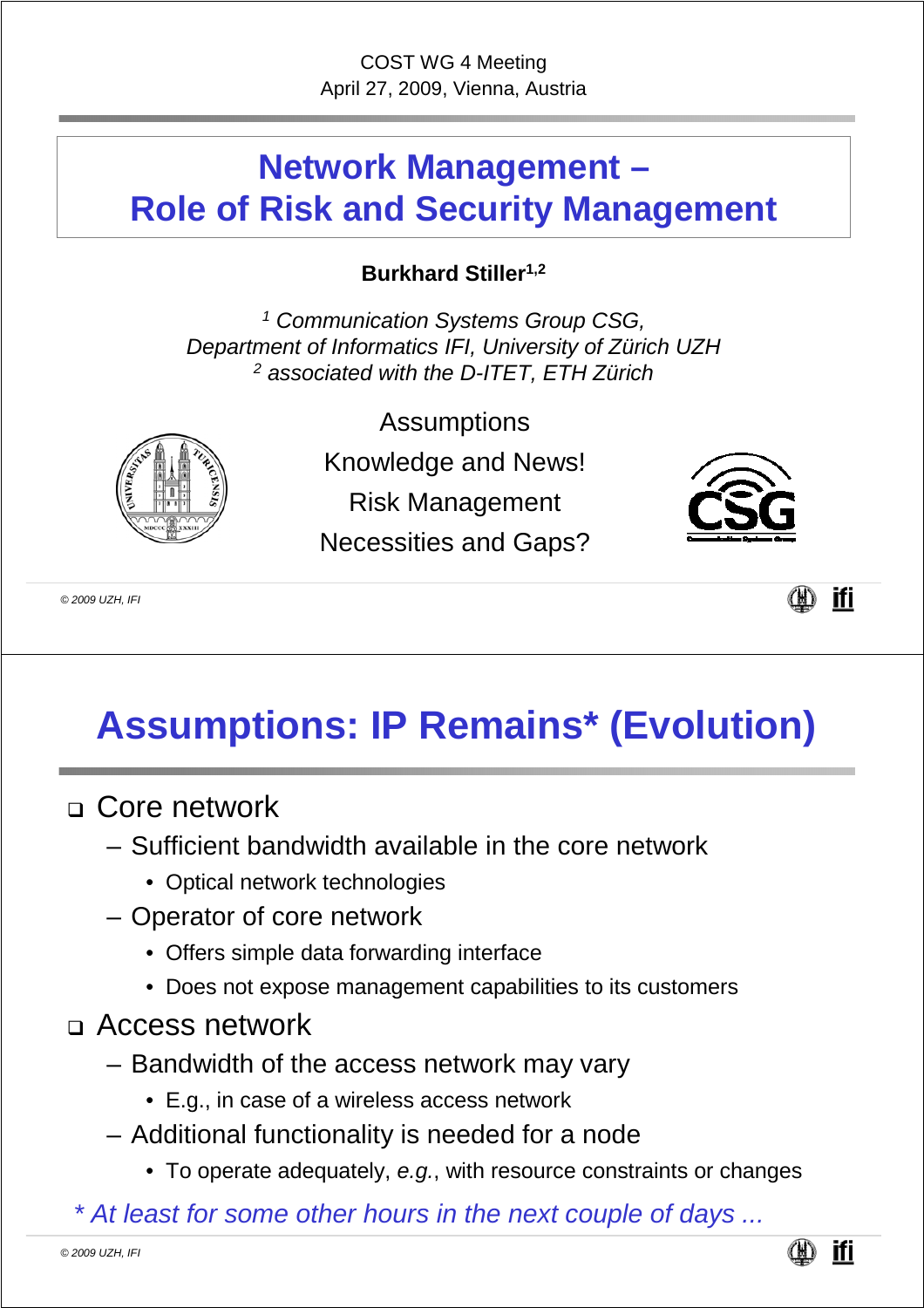#### **Knowledge in the Domain**

□ We "do know" about handling separate networking principles separately (partly incomplete):

- Mobility, wireless, ad-hoc
- Security (privacy, retention)
- QoS, Traffic types/classification
- Overlays
- Virtualization
- Error detection, dependability *...*
- Context-awareness
- Accounting
- Economics
- …

*© 2009 UZH, IFI*

□ We "do know" about dealing with management "algorithms" (again, partly incomplete):

- Network management (FCAPS)
- Service management
- Security (ID, privacy) management
- Traffic/queue management
- Address management (routing)
- Bandwidth, policy management
- Self-management (self-\*)
- Autonomic management
- Layered NetMgt Architectures

– …



# **Architecture\* Effects — No News!**

**Observation:** Almost all of this is conceptionally independent of the Internet today or basically any of the FI architectures.

- We "apply" research/engineering methodologies correctly:
	- Analysis, modeling, (cross-layer) design, engineering, simulation, implementation, operations
	- Use cases, statistics, evaluation, interpretation, discussion, conclusions

*\* Logical OR for current and Future Internet Architecture*

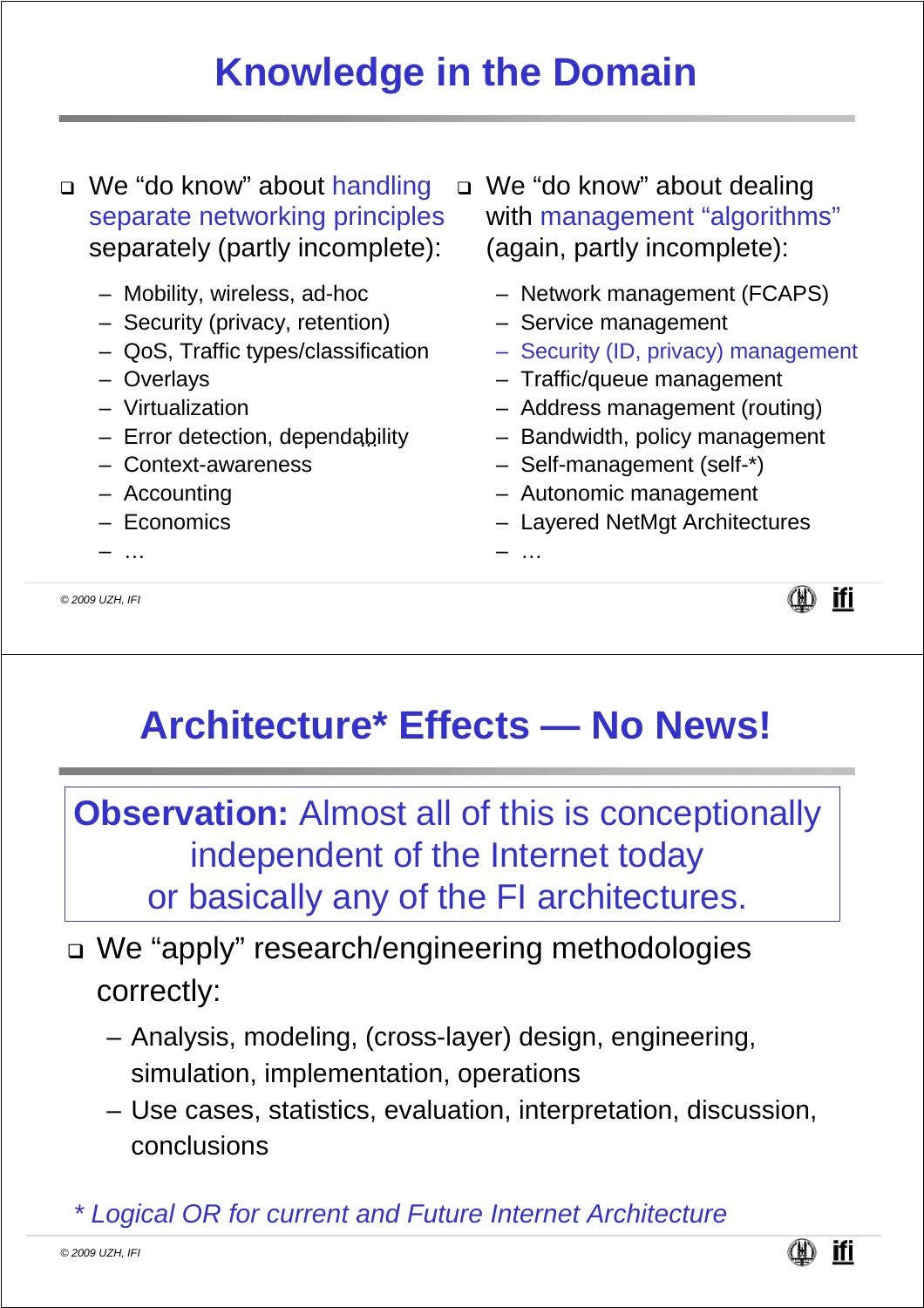# **Next Features to Come (1)**

- Self-management:
	- A device is capable of configuring itself based on guidelines
	- End users and access network devices equipped with autonomic capabilities:
		- *E.g.*, information sensing, decision making, and enforcement
	- Decision making based on programmability not restricted to device manufacturer
- Risk management:
	- Determination of risks for a network and its services offered in a (fully) distributed manner
		- Definition of a relation between infrastructure and economics

*© 2009 UZH, IFI*

# **Risk and Definitions**

- Risk: The combination of the probability of an event and its consequence *Accordig to ISO*
- □ Risk assessment: The process by which risks are identified and the impact of those risks determined.
- Risk management: The process of determining an acceptable level of risk, assessing the current level of risk, taking steps to reduce risk to the acceptable level, and maintaining that level of risk.



(N) ifi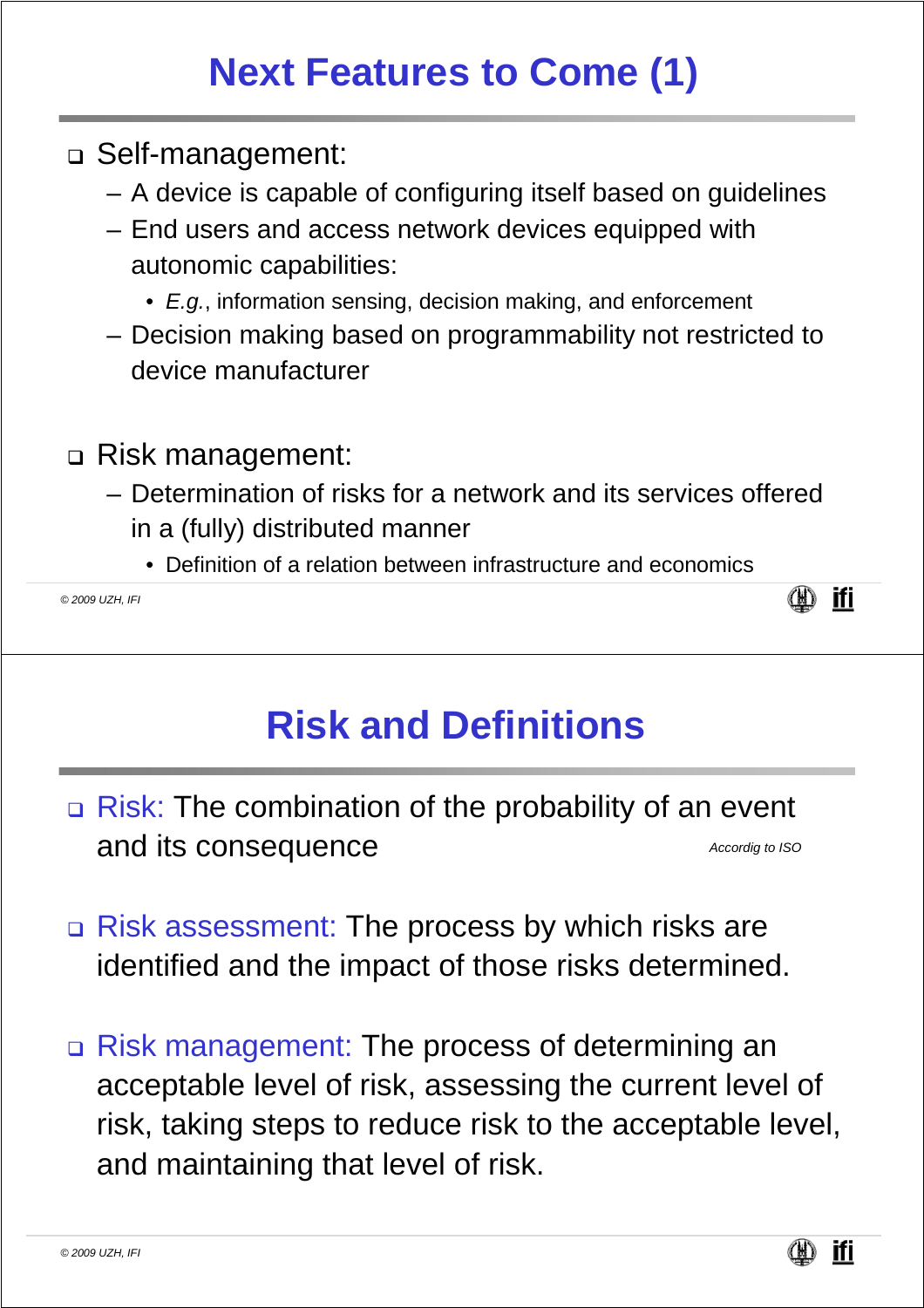## **Risk Management**

- □ Reactive approach
	- Safety, damage, determination of cause of damage, repair damage, review response and update policies
- D Proactive approach
	- Identify business assets
	- Determine what damage an attack against an asset could cause to the organization
	- Identify the security vulnerabilities that the attack could exploit
	- Determine how to minimize the risk of attack by implementing appropriate controls

*© 2009 UZH, IFI*



*According to Microsoft*

# **Quantifications (1)**

- Determining the monetary value of an asset is the important prerequisite:
	- Organizations maintain a list of asset values as part of their business continuity plans.
- Single Loss Expectancy (SLE)
	- The SLE is the total amount of revenue that is lost from a single occurrence of the risk.
	- Calculate the SLE by multiplying the asset value by the exposure factor, which represents the percentage of loss that a realized threat could have on a certain asset.

*According to Microsoft*

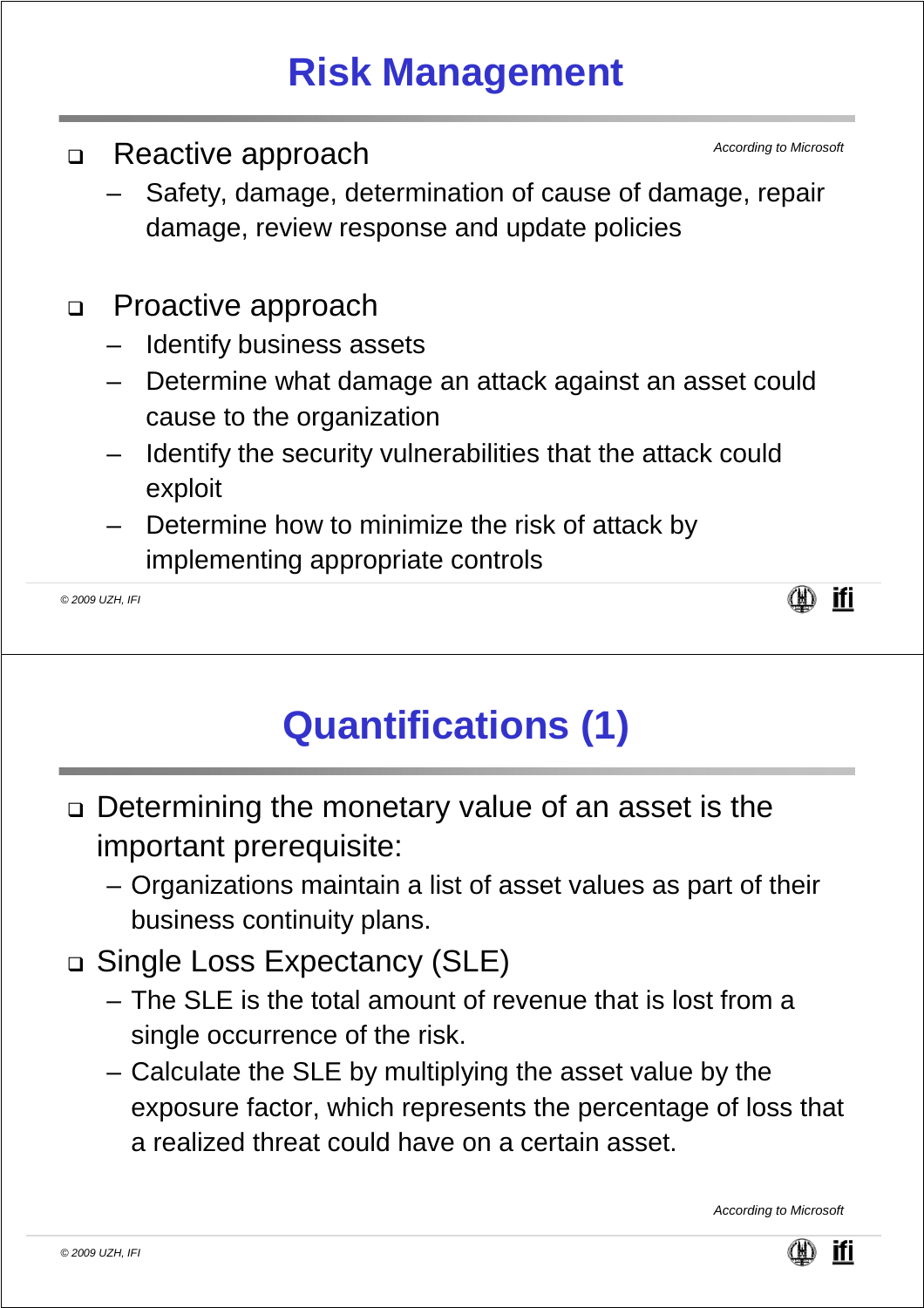# **Quantifications (2)**

- Annual Rate of Occurrence (ARO)
	- ARO is the number of times that you reasonably expect the risk to occur during one year.
- Annual Loss Expectancy (ALE)
	- Calculate ALE value by multiplying the SLE by the ARO.
	- The ALE is similar to the relative rank of a qualitative risk analysis.
- Return On Security Investment (ROSI)
	- Estimate the cost of controls by equation ROSI = (ALE before control) – (ALE after control) – (annual cost of control

 **Problem: Technicians and economists live in two independent worlds! ifi** *© 2009 UZH, IFI*

### **Next Features to Come (2)**

- Content + Services
	- Management of the data (not only the network any more)
	- Management of the service provisioning, the service offering, the service maintenance, and the service tear-down
- Revenue models of the FI
	- Advertisement (?)
	- Selling content *and* user information, for sure services
	- Various quality levels, quality of experience levels
	- Distinct reliability classes (risk-assessed, risk-certified?)